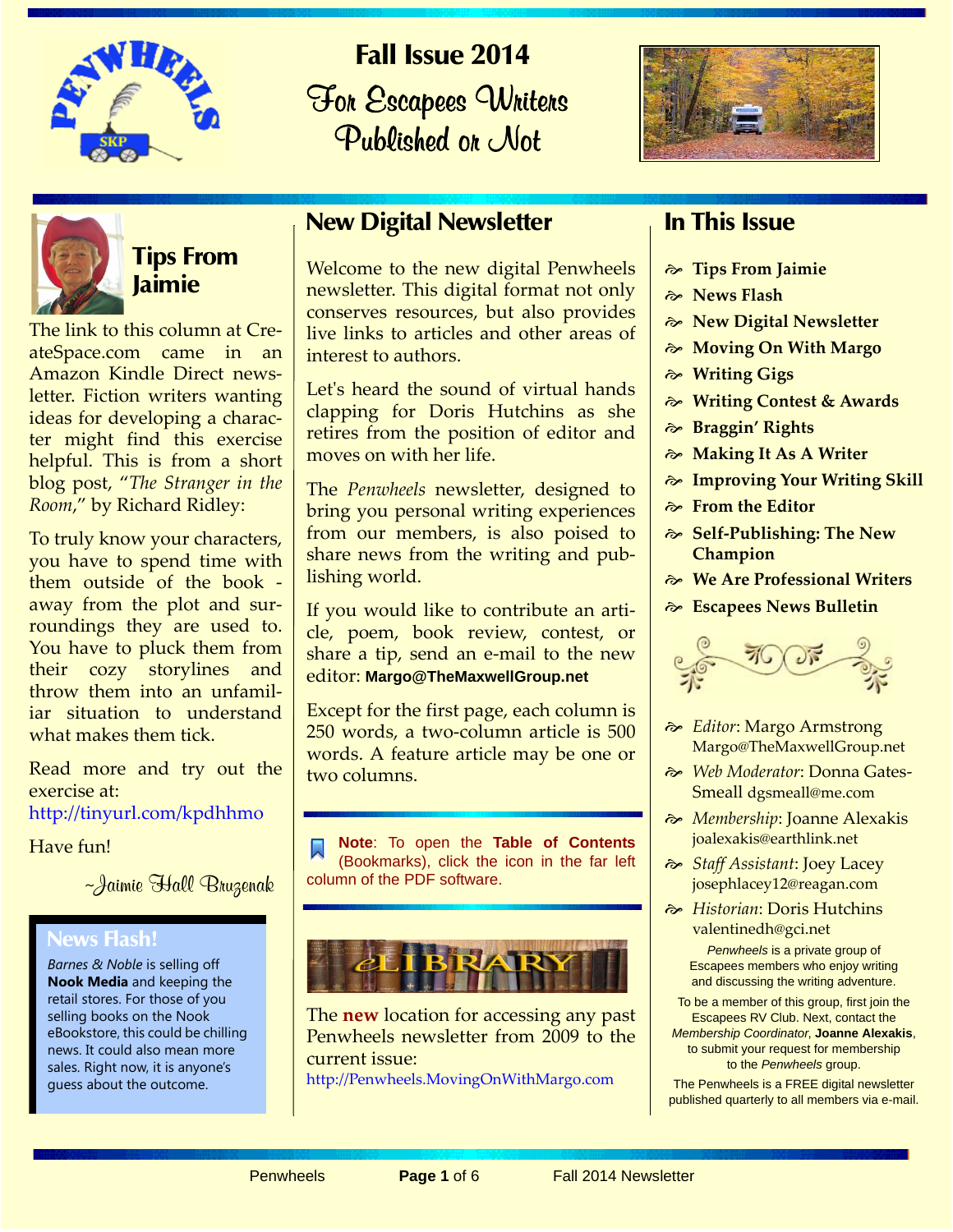

### **RVillage**

RVillage.com is now our new communications home. The Escapees head office is putting energy into making this website the official "go to" spot for members. We have a forum to use here too.

RVillage is a brand new *social networking site that is exclusive to RVers*. It allows you to interact with and



meet new friends that you can keep in touch with along the way!

It's absolutely FREE to sign up; just log on to <http://RVillage.com>and create an account.

The "Groups" section includes organizations and independent groups. *Penwheels BoF* is one of those "groups." We can stay in touch with each other on the road and have impromptu get-togethers when we are in the same location.

From the member location map, it is possible to set up your travel schedule to connect with one or more of us ... or not.

There are several videos and other user documentation on the site. It is wise to look through those first, especially the videos. They give you an overview.

Similar to some of the other social networking sites, RVillage has a "friend," "like," "personal message," and an E-mail update notification that someone has posted on one of your groups. There is also an Activity Timeline like most other sites, so you never miss anything.

The website is still in "Public Beta" so there are some bugs yet to be worked out. It is easy to use though, and I find myself participating in several groups.

To join *RVillage*:

- In your browser, type **RVillage.com**
- Click the "**Join for Free" button**.
- Complete your profile.
- Click **Groups**.
- In the *Groups Search* field, type **Penwheels**.
- When the *Penwheels* homepage displays, on the left-hand side of the screen, click **Join**.
- To read or post on the forum, click the **Forum** button.
- To see if we are planning a **Get-Together**, click that button.

It is easy to exchange information and upload images. There is no *File Upload* function. That may be developed later; meanwhile all the archives are stored on one of my websites for easy access. If you want to add something there, just send it to me.

For the **Archives**, visit: **<http://Penwheels.MovingOnWithMargo.com>**

I know very little about **Curtis Coleman,** the mover and shaker of RVillage. From *About Us* section of the website:

"Curtis Coleman is the Founder and CEO of RVillage. With over 30 years experience as an RV owner, enthusiast, and full time RVer, Curtis brings his passion, knowledge, vision, and leadership experience to this unique company role.

A serial entrepreneur by nature, Curtis' lifetime achievements are particularly vast in nature.

Most notably, Curtis is a former member of the worldrenowned folk singing group, "*The New Christy Minstrels*."

He is also an economic consultant, restaurateur, real estate investment specialist, web development advisor, and now the visionary, founder and CEO of a company that could very well change the face of RV travel as we know it."

Wow! Well, there you have it. We are in on the ground floor of a life-changing process.

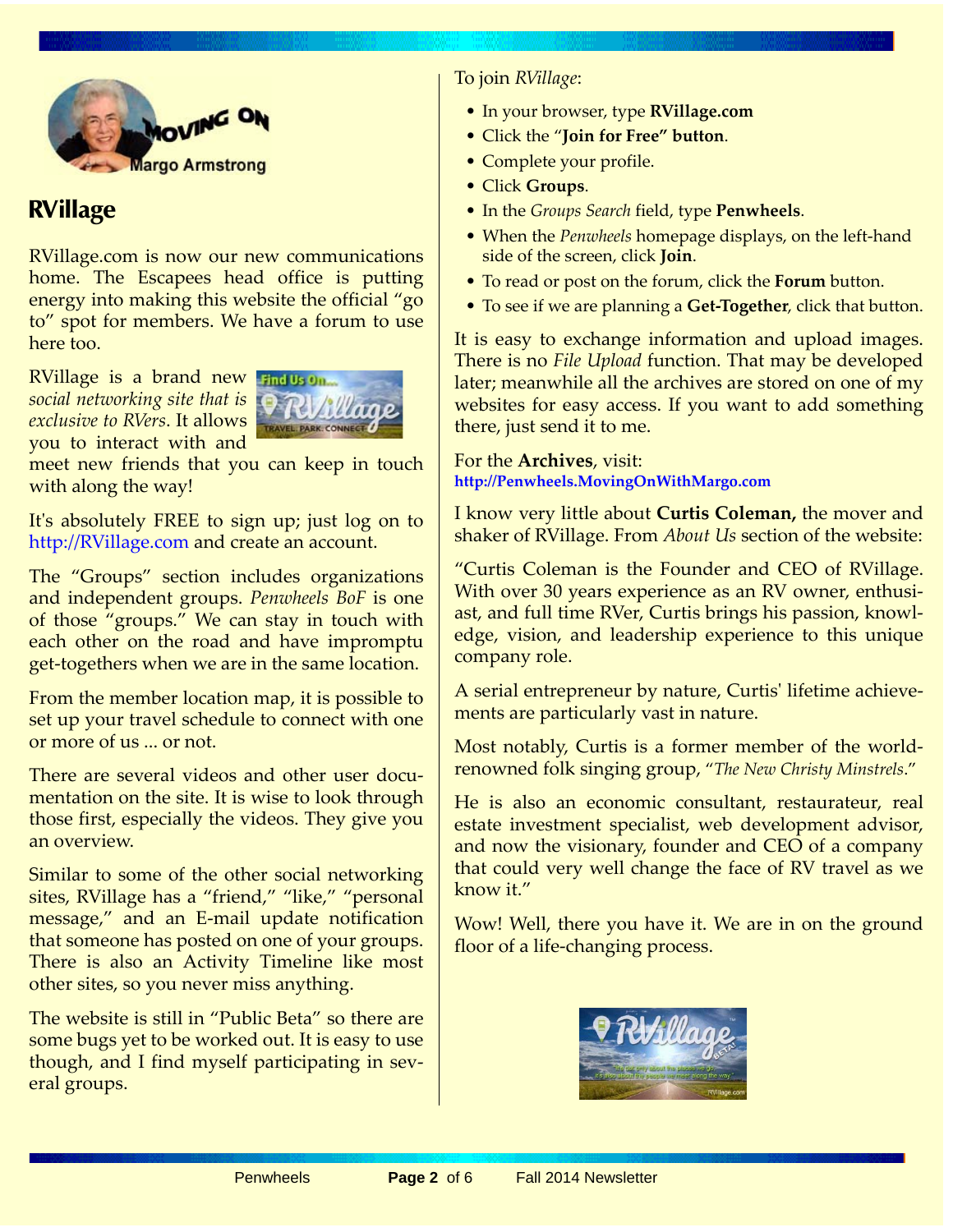## **Writing Gigs**

*Good Old Days* magazine is a nostalgia periodical that relates true first-person

stories of people who lived and grew up in the time frame of about 1935-1960; no fictional stories are published. Seasonal and non-seasonal stories are included with each issue.

The tone is informal and conversational; most of their contributors are not professionals. Regular features include a cooking column with recipes, a home remedies column, a photo feature in which contributors send in reminiscent photos with brief stories/captions, a Hollywood film column featuring actors and actresses, and a Bits & Pieces column featuring shorter stories of 100 to 300 words.

They also publish an occasional biography, as well as historical stories on memorable events, fads, antiques, fashion, sports, music, literature, entertainment, etc.

**Welcomes new writers**. Circulation: 180K. Bimonthly. Pays on acceptance. Publishes four months after acceptance. Buys one-time, first, or all rights. No reprints. Responds within six months. Sample copy available for \$2 by mail with SASE. Subscription \$17.95, \$25.95 outside the U.S. Guidelines online here.

**Current Needs**: Any seasonal or non-seasonal true firstperson stories from the 1935-1960 time period. Pays \$25 for full-length stories, \$10-\$15 for shorter features. Stories are 600-1000 word stories. Submit cover letter noting preferred rights; complete manuscript with name, address and phone number; SASE; scan/photocopy of any available photos. Use **Word format** when emailing stories to the editor.

**Photos/Art**: At least 300dpi, preferably 1500x1500 pixels.

**Hints**: Please be sure to include the location (city, state, region, etc.) and date of story; currently we are publishing stories that happened in the United States.

**Specify your preferred rights.** Unless you are emailing your story, do not send original photos with your submission; they will request any original photos needed upon acceptance. Absolutely no fiction.

*Good Old Days*, 306 E Parr Rd., Berne, IN 46711 Phone: (260)589-4000 E-mail: Editor@GoodOldDaysMagazine.com.

[Website: h](http://www.GoodOldDaysMagazine.com)ttp://www.GoodOldDaysMagazine.com Editor: Mary Beth Weisenburger

From an article in *[Writers Weekly](http://www.writersweekly.com)*, submitted by Jaimie Hall-Bruzenak

### **Writing Contests & Awards**

#### **Camping Trip (No Deadline)**

- Write a camping related article sharing your Camping How To's, Review or Tips and Advice.
- In a few paragraphs, include useful information about your camping topic.
- Submit your article to win one of three Visa gift cards, worth up to \$100.

http://writingcontest.camptrip.com/

#### **Writing Contest for Baby Boomers**

Monthly writing contests.

StageofLife.com wants to hear your retirement and empty nest stories! They feature a free, writing contest for Baby Boomers...and older generations too!

This writing competition is a non-fiction, memoir, blogging, essay-style contest for any person who is in the empty nest or retirement stage of life. There is NO submission fee to enter this contest.

[http://www.stageoflife.com/StageRetirement/OtherRe](http://www.stageoflife.com/StageRetirement/OtherResources/RetirementEmptyNestWritingContest.aspx)sources/RetirementEmptyNestWritingContest.aspx

#### **eLit Book Award (Deadline Jan 31, 2015)**

Publishers and authors worldwide creating electronic books written in English and designed for the global marketplace are eligible for entry in 65 different e-Lit categories. Titles published with a 2013 or 2014 copyright or that were released between January 1, 2013 and January 31, 2015.

http://www.elitawards.com/how\_to\_enter.php

#### **Popular Fiction Award (Deadline Oct. 15, 2014)**

- A chance to win the Popular Fiction Awards Grand Prize including \$2,500 and a trip to the 2015 Writer's Digest Conference
- A chance to win the \$500 Category First Prize
- Get your story promoted in Writer's Digest and on WritersDigest.com
- Win \$100 off a purchase at www.writersdigestshop.com
- Receive a copy of the 2015 Novel & Short Story Writer's Market

#### <http://www.writersdigest.com/popularfictionawards>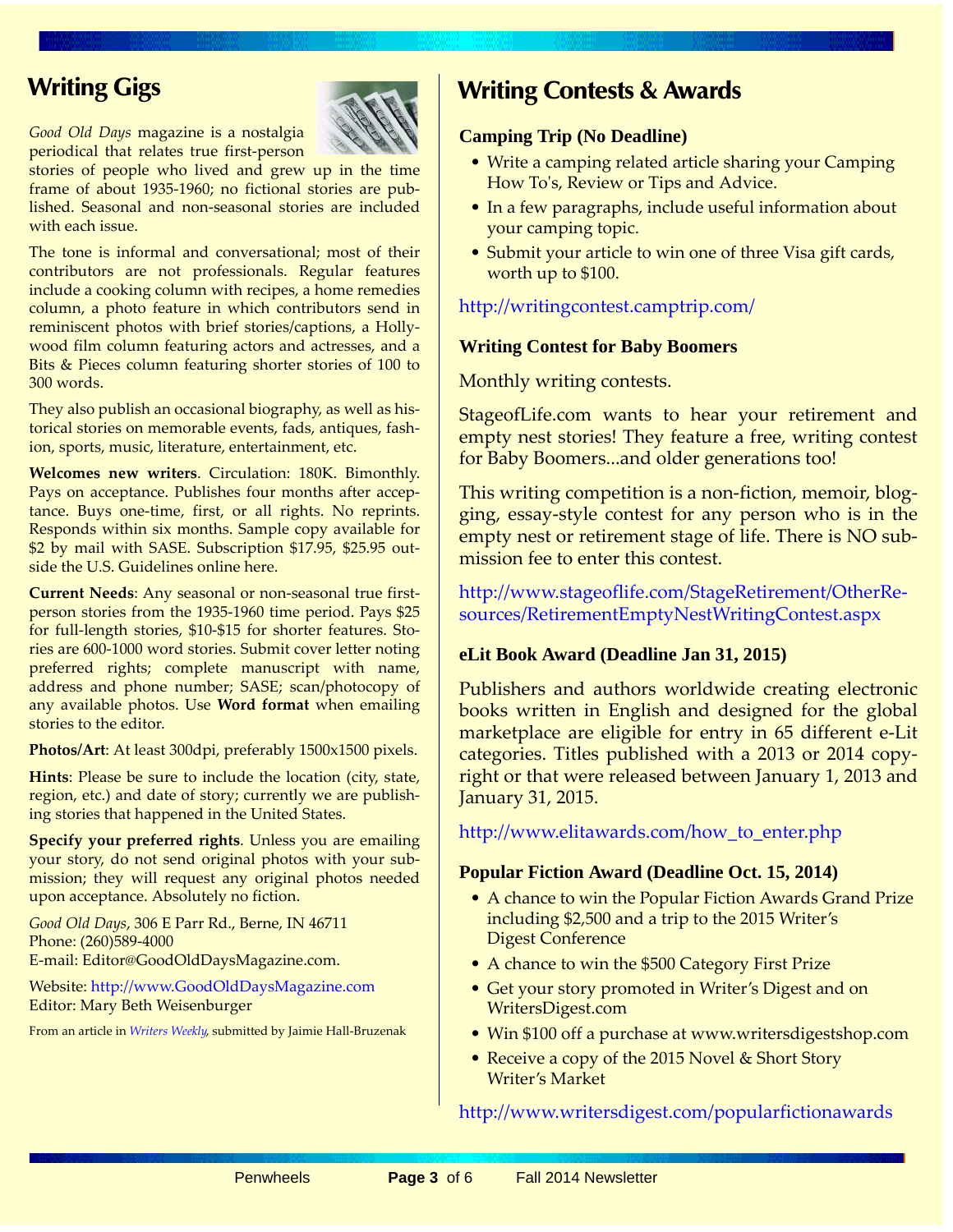



"*New Canadian/U.S. Border*

*Tracking System*," Escapees Magazine July/ August issue, *Different Viewpoints*.

Monthly column in the *RV West* [eMagazine](http://www.rvwest.com/index.php/snowbirding_101))  [\(Snowbirding 101\) \(](http://www.rvwest.com/index.php/snowbirding_101))http://www.rvwest.com/ index.php/snowbirding\_101)

~ Lynne Benjamin

"S*moke and Fire News,*" in the Knoxville Express and "*Civil War Days,*" in the Pella Chronicle, June 2014. These are articles about re-enactments taking place in Iowa and Illinois.

 $\sim$  Darlene Miller

"*Conquer the Road: RV Maintenance for Travelers,*" the paperback version, finally published and available on Amazon.

~Margo Armstrong



**Trapped inside a jail of my own creation, Withering slowly like a dying bud on the vine, Dried out and dusty -- devoid of fragrance, having lost all color.**

**I peer out from between the bars,**

**Longing for my heart to be free, Knowing that if I can just break loose, love will blossom again. I feel the soft petals against my cheek, A lover's caress.**

**I smell the rich perfume in my nostrils, The scent of his cologne lingering on the bedsheets. Spring has finally arrived.**

~**Ramona Creel**

## **Making It As A Writer**

Hugh C. Howey "*My Advice to Aspiring Authors*"



"The key to making it as a writer is

to write a lot, write great stories, publish them yourself, spend more time writing, study the industry, act like a pro, network, be nice, invest in yourself and your craft, and be patient.

If you can do all of these things, you'll earn some money. Maybe enough to pay a bill every month. Maybe enough to get out of debt. Maybe enough to quit your job. Thousands of writers are doing this, and we are welcoming all comers with open arms."

Hugh Howey is the author of the award-winning *Molly Fyde Saga* and the *New York Times* and *USA Today* bestselling *WOOL* series.

http://www.hughhowey.com/

## **Improving Your Writing Skills**

#### **Developing Characters**

Trying your hand at a novel but having trouble developing the characters?

Here are a few links to articles that may help:

[https://www.autocrit.com/editing/library/helpful-hints](https://www.autocrit.com/editing/library/helpful-hints-on-characterization/)on-characterization/

[http://www.writersdigest.com/online-editor/how-to](http://www.writersdigest.com/online-editor/how-to-write-a-character-from-start-to-finish)write-a-character-from-start-to-finish

[http://nanowrimo.org/forums/character-cafe/threads/](http://nanowrimo.org/forums/character-cafe/threads/125155) 125155

[http://terribleminds.com/ramble/2014/01/13/25-things](http://terribleminds.com/ramble/2014/01/13/25-things-a-great-character-needs/)a-great-character-needs/

[http://thewritepractice.com/how-do-you-build-a](http://thewritepractice.com/how-do-you-build-a-strong-character-in-your-writing/)strong-character-in-your-writing/

[http://www.enotes.com/topics/how-write-character](http://www.enotes.com/topics/how-write-character-analysis)analysis

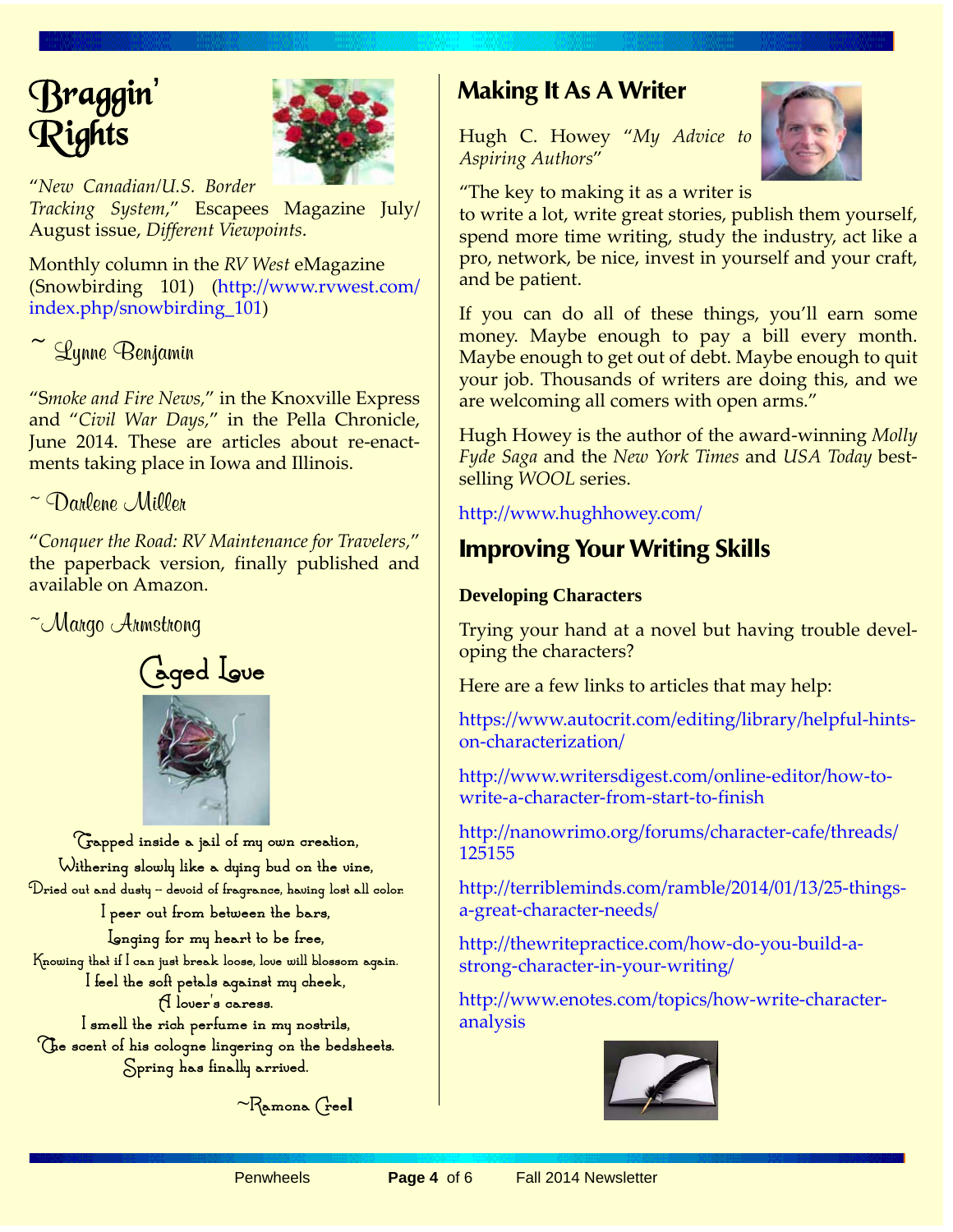

### **From the Editor**

#### **Subscription-based Library Services**

The latest phase in the eBookstore world is charging by the month rather than charging by the book. Springing up all over the Internet, commercial services are sure you want to read more than you can afford to buy.

**[Scribd.com:](http://penwheels.movingonwithmargo.comOysterbooks.com)** Scribd charges \$8.99 per month to read anything and everything in their catalog. The payment plan is set up through PayPal. A caution here, if you cancel your subscription with Scribd, you must also cancel the payment subscription with Paypal.

Keep checking your account with PayPal until you see the automatic payment "profile" show up somewhere. When you cancel here, Scribd considers this the official cancellation and not before, no matter how many times you tell Scribd to cancel.

Scribd apparently does not notify PayPal of any cancellations. They also send you e-mails trying to talk you out of cancelling. They do admit that up front. This tactic reminds me of the old magazine subscription sales strategy.

If more than 10% of an eBook is read, Scribd pays publishers the full royalty amount.

**[Amazon.com:](http://penwheels.movingonwithmargo.comOysterbooks.com)** Kindle Unlimited at \$9.99 per month is offering the same type of subscription service. Currently, however, there are many publishers not participating because of the restrictions (and general hostility).

Publishers that participate must enter into a KDP exclusive contract. They are paid the full royalty on each book if more than 10% is read.

**[Oysterbooks.com](http://penwheels.movingonwithmargo.comOysterbooks.com)**: This is early insertion in the subscription market at \$9.95 per month and could be the stimulus for this trend.

**[SafariBooksOnline.com:](http://penwheels.movingonwithmargo.comSafariBooksOnline.com)** This service is now a weak entry at \$24 a month for unlimited access, all categories.

### **Self-Publishing: The New Champion**

The stigma is gone. Self-publishing may be the beginning, and for many it may be the end. Self-publishing leaves all the author's options open. Traditional publishing leaves almost no options open.

- The vast majority of books traditionally published never earn out their advance. They go out of print and into the black void. This can never happen to a self-published work except by the author's choice.
- The obvious advantage to self-publishing is what the author earns. eBook self-publishing pays 70% royalties for the rest of your life. The traditional publisher's going rate for eBook royalties is 25%.
- In the print world, self-publishers can earn up to 90% of the retail price at some eBookStores that sell Print-On-Demand. High-volume POD online retail outlets pay from 40% to 60% royalties. Global retail outlets may only pay about 20% of the retail price.
- Traditional publishers may pay a flat fee up front; some pay an advance against royalties. Some new ideas springing from traditional publishers are paying higher royalties, but no advance. There is also a subscription model bouncing around out there where the author receives a share of the revenue.
- Self-publishing pays monthly. Traditional publishing pays twice a year and after quite a bit of initial delay. They also withhold a reserve for print returns.
- If you want to give away your creative efforts to build readership, self-publishing allows this. Traditional publishers cannot do this for fear of competing with their other authors. It is also why they do not promote you (lightly if at all) beyond that six-month window. You are now their competition.

Some downsides to self-publishing, of course, include hiring or finding an good editor to polish your work. You may also need to hire an artist for the book cover.

There are plenty of self-publishing companies popping up to help you create that great american novel. Take the time to review their *Terms & Conditions*. Above all, retain the publishing rights, and get the best royalty contract.



Feel free to E-mail me with any questions you may have.

**Margo@TheMaxwellGroup.net**